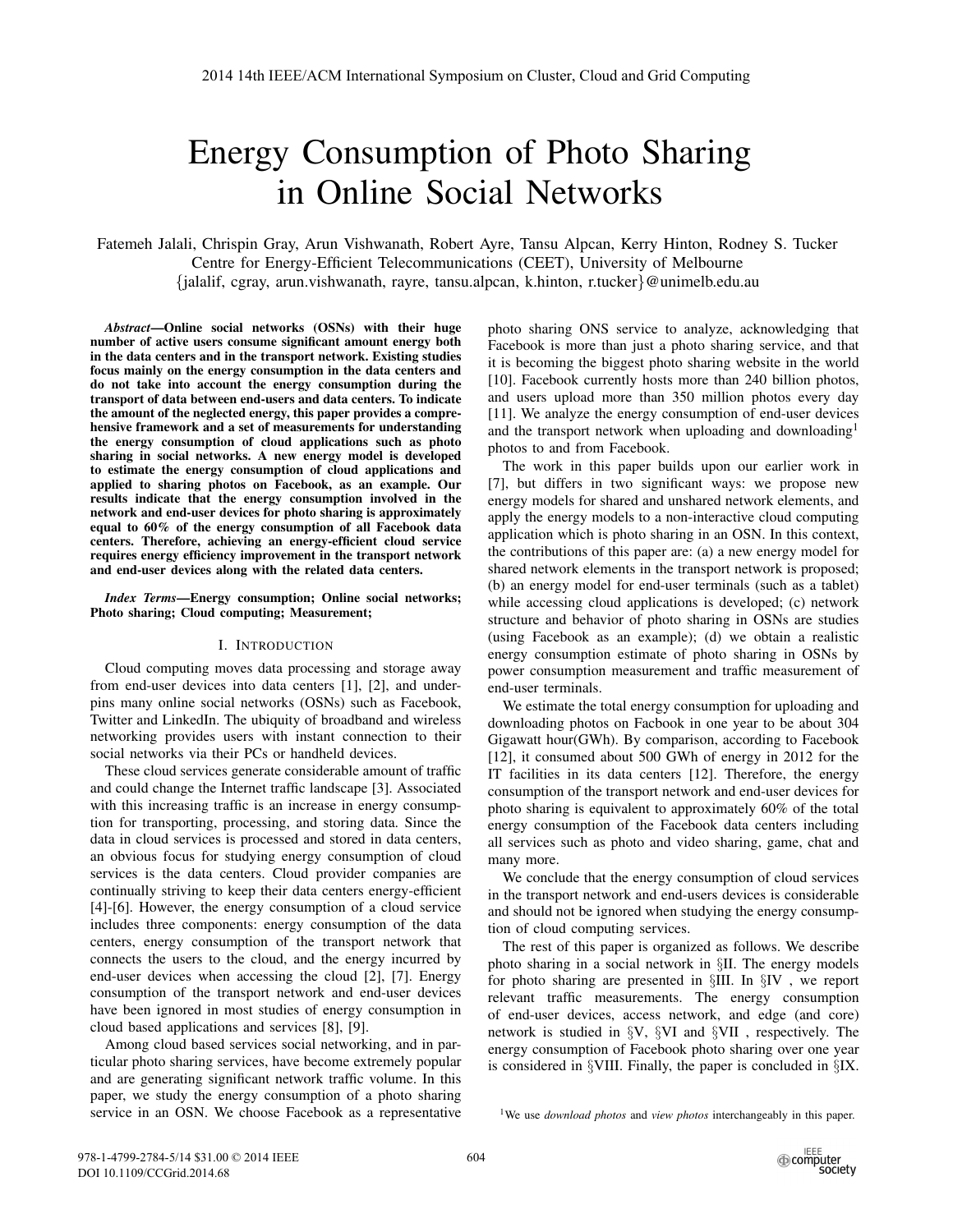## II. PHOTO SHARING IN A SOCIAL NETWORK

In social networks, new uploaded photos are often more popular than older photos. The term *Hot* is used by Facebook to describe the status of these popular photos [11]. The popularity of the photos typically decreases after a while (the status of the photos changes to *Warm*). After a few days or weeks, there are generally few downloads (the status of the photos changes to *Cold*) [11]. Figure 1 shows the percentage of user requests for Facebook photos and the volume of photos stored over time [11]. It can be observed that the majority of user requests are for Hot photos. For example, approximately 82% of requests are for 8% of photos that are new to the system. 13% of photo requests are for Warm photos and 5% of requests are for Cold photos [11].

Facebook mostly relies on a content delivery network (CDN) for sharing and distributing Hot and Warm photos (e.g Akamai) [13], [14]. Cold photos are directly served from the Haystack cache (a CDN within Facebooks data center [10]) and are not distributed by the external CDN.

In the next sub-sections, a network model for uploading and downloading photos to and from Facebook is described.

### *A. Uploading photos*

The uploaded photos are transmitted to the data center closest to the user. Figure 2 shows a high-level view of the Facebook network and its connectivity to users. There are a few Facebook data centers which are connected to the core of the Internet.

When a user uploads a photo, the data traverses an access network which might be an ADSL, Ethernet, WiFi, 3G or 4G connection, or a combination of these. Then, the data passes through an edge (metro) network which generally consists of a metro Ethernet switch, broadband network gateways (BNGs) and edge routers [2], [7]. Subsequently, the data traverses the core network comprising large core routers and optical links. The final destination for storing photos is a physical disk drive within a data center. The data center network includes one or a few edge routers, aggregation switches and application servers and storage servers.



Fig. 1: Access patterns to photos on Facebook, source: [11]



Fig. 2: Network model of an online social network

#### *B. Downloading photos*

When a user views a photo, the user's browser first sends a request to a web server to find where to download the photo from [10]: a CDN (Akamai) server or a server within the Facebook data center. For Hot and Warm photos, the browser is directed to Akamai servers. Access to Cold photos is directly from the Facebook data center without passing through the Akamai network [10]. Figure 2 indicates Akamai servers in the edge of the network collocated with other ISP equipment. Distribution of photos by Facebook is based on the location of friends who are interested in the photos.

When user A in Figure 2 wants to share a photo on Facebook, the photo is sent to a Facebook data center (DC1). Then, all friends (user B, C and D) can see the shared photo. When friends request the photo, DC1 sends the photo to Akamai intermediate nodes [15] and then after a few hops it goes to an Akamai server at the edge of the network which is very close to the users. Local friends such as users B and C who are connected to the same edge network can see the photo from the edge of the network. In contrast, when User D requests the photo, another route is used from Akamai servers in the core of the network to a server at the edge of the network near user D to respond to the request.

#### III. ENERGY CONSUMPTION MODELS

In this section, we describe models for energy consumption in network elements. The models will be used to estimate the incremental energy consumption of a cloud service (such as Facebook) traffic flow through the transport network connecting the user and the data centers. We mean energy consumption arising from the additional power consumed by the use of the application/service (i.e. photo sharing) where the user will unavoidably already be using the device or network. For example, a gateway (without sleep mode) that is kept on 24/7 for reasons unrelated to using the application/service of interest will incur the idle power irrespective of the application/service. In this case we want estimate of energy consumption not to be biased or influenced by any other background activity that could also be taking place. For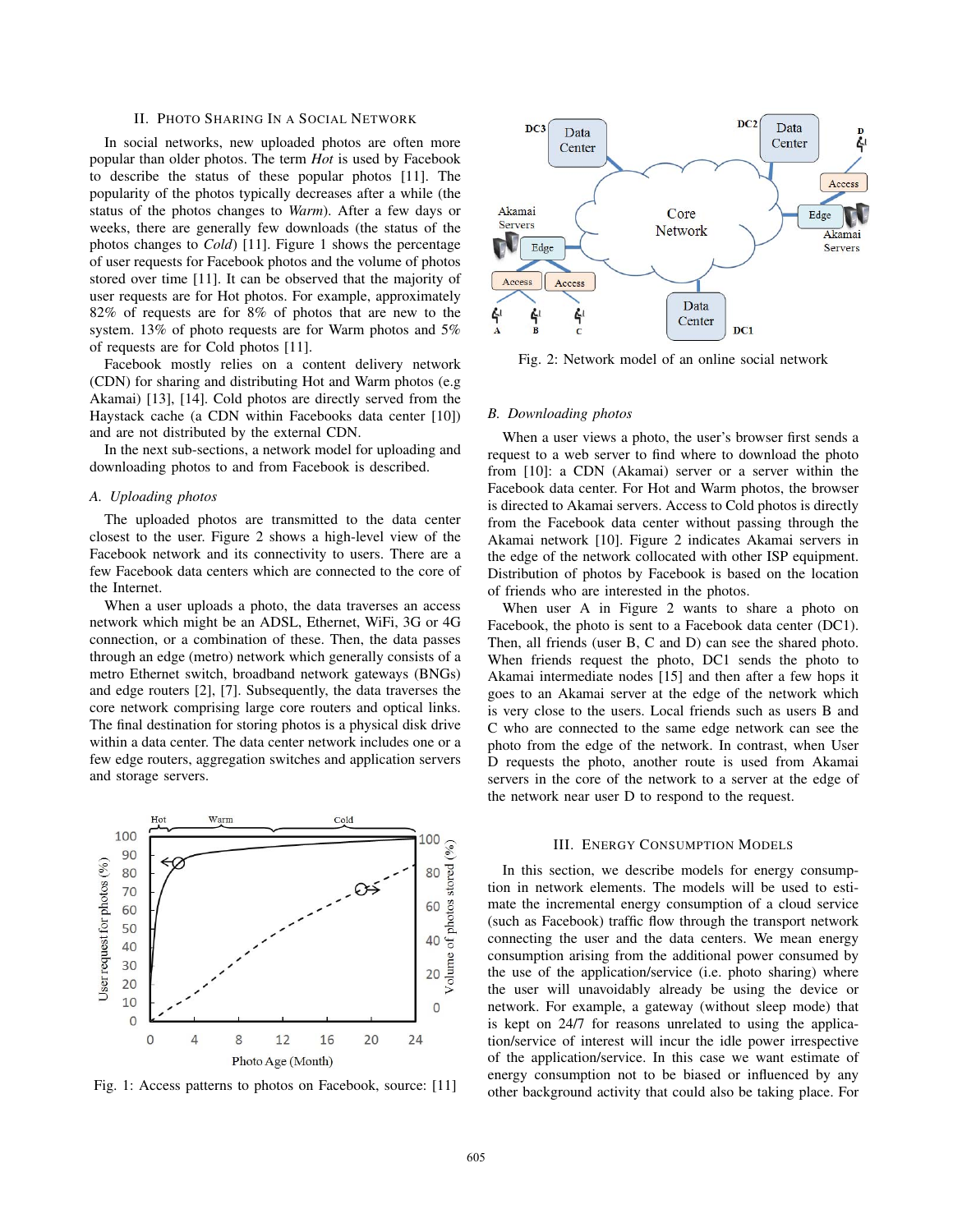example, network connection maintenance, other applications or services operating simultaneously with and independent from the photo sharing activity.

We divide network elements into two types: 1) elements that are dedicated to a single user (or few users) and 2) elements that are shared by many users. We examine the energy consumption (energy-per-bit) of each type separately.

The incremental energy  $(E_{\text{inc}})$  due to the introduction of an additional traffic flow with throughput,  $\Delta C(t)$  (bit/sec), from time  $t_1$  to  $t_2$ , added to an element or network with existing throughput *C* (bit/sec) can be expressed as:

$$
E_{\text{inc}} = \int_{t_1}^{t_2} P(C + \Delta C(t)) - P(C) dt = \int_{t_1}^{t_2} \Delta P(t) dt
$$
  
= 
$$
\frac{\partial P(C)}{\partial C} \int_{t_1}^{t_2} \Delta C(t) dt = \frac{\partial P(C)}{\partial C} N_{\text{bit}} = E_b(C) N_{\text{bit}}
$$
 (1)

where  $E_b(C)$  is the energy-per-bit for the network element with throughput  $C$  and  $N_{\text{bit}}$  is the number of transmitted bits. In this we require  $\Delta P \ll P(C)$ . To apply this form, we need to derive the form of  $E_b(C)$  for the given element or elements.

## *A. Incremental energy consumption model for single user network elements*

A single user network element such as a home modem is typically shared by a small number of users. The network elements consume some power even when there is no traffic load. This idle power consumption, *P*<sub>idle</sub>, can be a large fraction of the maximum power consumption,  $P_{\text{max}}$ , of the device (*Pidle* = 60%−95% of *P*max) [2], [7], [16]. Furthermore, the power consumption of the device increases when the load increases. The power consumption of each network device typically follows a linear trend [2], [7], shown schematically in Figure 3. This linear trend is validated by experimental results published in [17]. For the devices located in end-user premises, we consider the idle power,  $P_{idle}$ , to be power consumed irrespective of the service. (It is required to maintain network connectivity and provide background services.) Therefore the incremental energy associated with a user device for photo sharing is

$$
E_{\text{inc-ter}} = \int_{t_1}^{t_2} (P(t) - P_{\text{idle}}) dt = \frac{P_{\text{max}} - P_{\text{idle}}}{C_{\text{max}}} N_{\text{bit}} = E_{\text{b-ter}} N_{\text{bit}}
$$
(2)

In this  $P(t)$  is the power consumption of the device from time  $t_1$  to time  $t_2$  which are the start and end times of the upload or download transaction and *E*b-ter is the incremental energyper-bit for the customer terminal equipment and *C*max is the maximum throughput capacity of the equipment.

# *B. Incremental energy consumption model for shared network elements*

We now estimate the incremental energy consumption of shared network elements in the transport networks. With cloud



Fig. 3: Power consumption trend in network equipment

services expected to grow rapidly, operators need to scaleup their existing network capacity (by deploying additional equipment) to cope with the increasing traffic demand.

The power consumption of the network is the cumulative consumption of the shared elements that comprise the network. As more equipment is added to the network nodes accommodate demand the total network power consumption can be represented by the "staircase" curve as shown in Figure 4 Each "step" in the figure corresponds to a network upgrade event, where the operator progressively adds equipment to increase capacity when the average long-term load, in the various elements, exceeds a certain operating load threshold (typically,  $\rho < 50\%$  of the maximum load). We consider a network comprising of *n* network elements with *n* >> 1. Let  $P_{\text{idle}}$  > be the mean idle power over all the network elements. That is:

$$
\langle P_{\text{idle}} \rangle = \frac{1}{n} \sum_{j=1}^{n} P_{\text{idle},j}
$$



Fig. 4: Power consumption trend under large-scale equipment deployment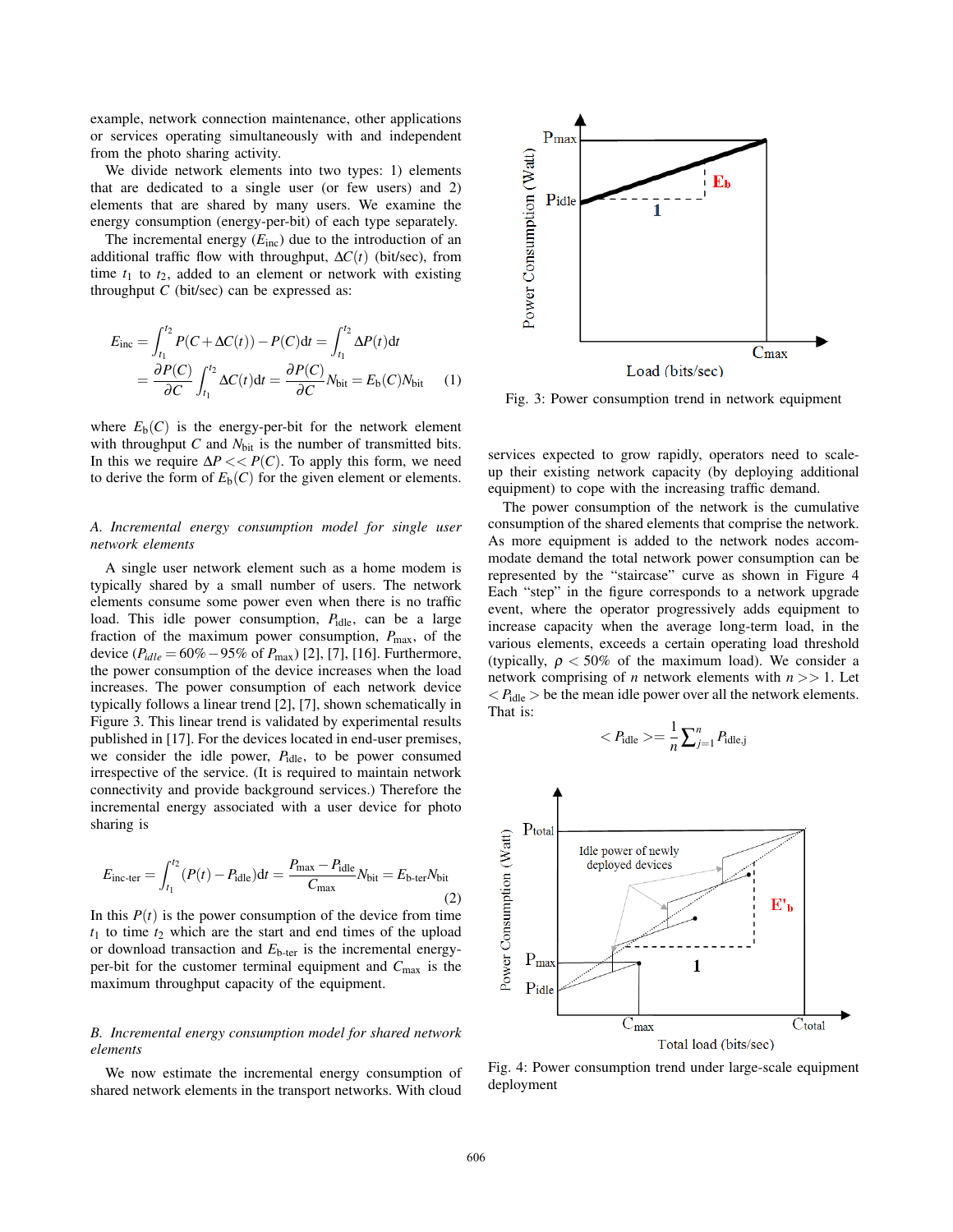where,  $P_{idle,j}$  is the idle power of the j-th network element. Similarly, we define the mean network element maximum power,  $\langle P_{\text{max}} \rangle$ , and mean network element maximum capacity,  $\langle C_{\text{max}} \rangle$ . Also, we define the mean incremental energy per bit as

$$
\langle E_{\rm b}\rangle = \frac{\langle P_{\rm max}\rangle - \langle P_{\rm idle}\rangle}{\langle C_{\rm max}\rangle}
$$

With these definitions, the total power consumption of the network with *n* >> 1 network elements is:

$$
P_{\text{total}} = n \left( \langle P_{\text{idle}} \rangle + \rho E_{\text{b}} \langle C_{\text{max}} \rangle \right)
$$

where,  $\rho$  is the utilization threshold of the network elements for adding new equipment. The average incremental energyper-bit  $(E_b^{\prime})$  for  $n >> 1$  network elements (base stations, edge and core devices, servers, etc.) is given by

$$
E'_{\rm b} = \frac{P_{\rm total} -  + }{ (3)
$$

where, C<sub>total</sub> is the capacity of the network elements.

## *C. Incremental energy consumption model of cloud services*

The incremental energy consumption of a cloud-based service (*E*inc-cloud) in the end-user devices and transport network can be determined as follow:

$$
E_{\text{inc-coloud}} = E_{\text{b-ter}} N_{\text{bit}} + N_{\text{bit}} (E_{\text{b-access}}' + E_{\text{b-edge}}' h_{\text{e}} + E_{\text{b-core}}' h_{\text{c}})
$$
\n(4)

where,  $E_{\text{b-ter}}$  is the incremental energy-per-bit of the end-user terminals.  $E'_{\text{b-access}}$ ,  $E'_{\text{b-edge}}$  and  $E'_{\text{b-core}}$  are the incremental energy-per-bit of the equipment in the access, edge and core networks which are shared and the values are calculated using (3).  $h_e$  and  $h_c$  are the number of edge and core routers traversed. *N*<sub>bit</sub> is the number of transmitted and received bits when interacting with a cloud service [2], [7].

## IV. TRAFFIC MEASUREMENT

In order to examine the number of transmitted and received bits ( $N<sub>bit</sub>$ ) when sharing a photo on an OSN, we measured the volume of traffic generated for uploading a photo to Facebook and then downloading the same photo from Facebook. To do this, we used a packet analyzer software utility (Wireshark [18], running on the end-user device) to capture all packets exchanged between the browser (Google Chrome) and Facebook.

Photos of different sizes ranging from 1 MB to 10 MB were uploaded to Facebook with normal resolution. Figure 5 shows the number of bytes exchanged during uploading and downloading photos versus the size of original photos. The upload curve indicates the traffic volume exchanged during uploading is very much smaller than the original size of the photos. Based on our measurements, we deduced that Facebook compresses photos heavily in user browsers before sending them to Facebook servers. Photos are compressed to  $960 \times 640$  pixels for normal quality and  $2048 \times 1536$  pixels



Fig. 5: Observed traffic during uploading and downloading various sized photos to and from Facebook versus the original sizes of photos

for high quality. However, Facebook does not compress small photos with fewer pixels than the above mentioned thresholds. In addition, Figure 5 shows the uploading traffic of this cloud service is higher than the downloading traffic.

We noted from the Wireshark logs that uploading (downloading) a photo is sent (or received) as 1314 Byte TCP packets to (or from) the servers followed by ACK packets from the servers (or end-user devices). Both data and ACK packets are included in the traffic count.

The observed traffic for uploading a 5-MB photo in normal quality using a laptop with WiFi and Ethernet technology is about 500 KB. We also uploaded the same photo using a smartphone with WiFi and 4G technologies. The observed traffic was about 1.1 MB.

The download curve also shows that the uploaded photos on Facebook are compressed since the observed traffic during downloading photos is smaller than the original size of photos. The observed traffic for downloading the uploaded photo (5- MB photo) using a laptop with WiFi and Ethernet technology is 200 KB.

The observed traffic when using the Facebook mobile application on a smart-phone (WiFi and 4G) was 120 KB.

Considering the fact that Facebook is not a Storage-as-a-Service [2] service, photo compression is a very effective solution for saving bandwidth, increasing the upload speed and avoiding high traffic in the network.

## V. ENERGY USAGE OF END-USER DEVICES

In a global context, we need to consider all contributions to energy consumption. Therefore, we do include the energy consumption of the end-user devices. In order to estimate the incremental energy consumption of end-user devices when interacting with an OSN, we consider the energy consumption of a low power laptop and a smart-phone.

The laptop used in these experiments is a Sony VAIO Duo 11 running Windows 8 [19], chosen as representative of a modern low energy laptop computer. We used a PowerMate power meter (resolution of 10 mW) [20] and measured the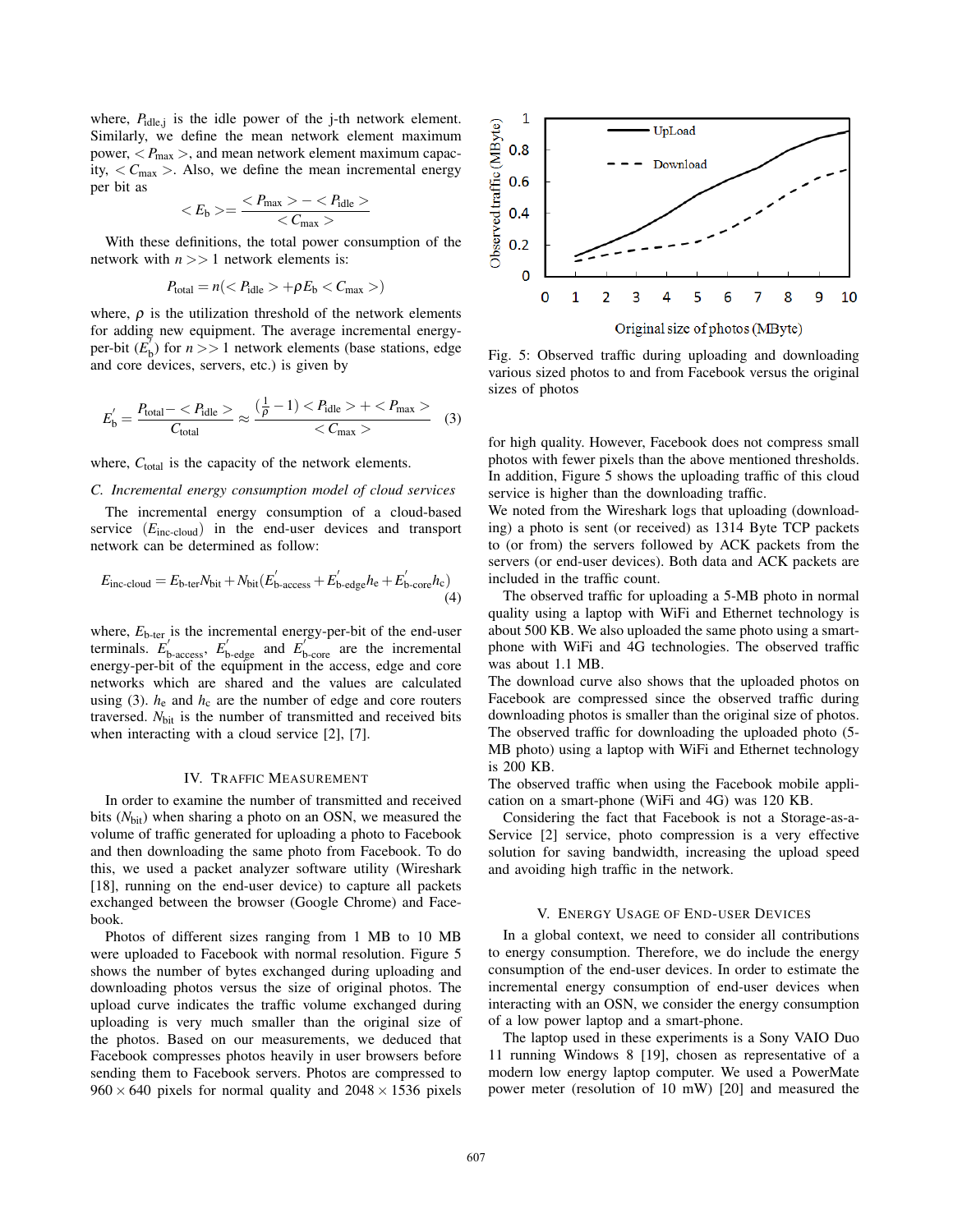

Fig. 6: Power consumption of a laptop while uploading a photo to Facebook

|               | Laptop   |         | Mobile phone    |      |  |
|---------------|----------|---------|-----------------|------|--|
|               | Ethernet | WiFi    | 4G              | WiFi |  |
| <b>Upload</b> | $106$ J  | $114$ J | 40 J            | 23J  |  |
| Download      | 23 I     | 33 J    | 18 <sub>J</sub> | 8 I  |  |

TABLE I: Energy consumption of end-user devices for sharing a photo (with original size of 5MB) in a social network

power consumption of the laptop when interacting with the cloud by Ethernet and WiFi connections. Figure 6 shows the power consumption of the laptop versus time during uploading a 5-MB photo in normal quality. The power consumption of the laptop when connected to Facebook via wired Ethernet, but in an idle state is 10 Watt (W).

From (2), the incremental energy consumption for uploading a 5 MB photo is 106 J. In addition, the energy consumption for a WiFi connection is 114 J.

The same measurement and calculation methods are used to calculate the energy for downloading photos by the laptop. The results are listed in Table I.

Increasingly, end-users are turning to mobile devices and wireless access networks, rather than PCs/laptop computers and wired connections. Currently, more than half of the users access Facebook via mobile devices [21], the incremental energy for uploading a photo using a smart-phone is obtained by a mobile phone application named *PowerTutor* [22], [23]. The energy consumed by a smartphone with WiFi and 4G technologies for uploading 1.1 MB are measured to be 23 J and 40 J, respectively.

For viewing the uploaded photo by the smart-phone, the incremental energy by WiFi and 4G for downloading the photo (file size 120KB) are 8J and 18J, respectively. All results are summarized in Table I.

# VI. ENERGY CONSUMPTION OF ACCESS NETWORK EQUIPMENT

Access network equipment includes customer premises equipment (CPE) , and shared equipment at the network edge. CPE would include an Ethernet gateway, DSL modem, optical fiber network unit, etc while the network edge might include a large Ethernet Switch, an LTE base station, an optical line terminal (OLT), etc. Table II lists the energy-per-bit for access network equipment when receiving data from the users (uplink) and transmitting data to the users (downlink). The data for gateways is gathered from [24] and the energy-per-bit is calculated based on (2) (because they are not shared). The idle power, maximum power and maximum capacity of a typical Ethernet switch is gathered from [7] and the energy-per-bit is obtained according to (3) assuming a typical utilization of 20% (because they are shared). Finally, to determine the energy-perbit for LTE base stations, we observe from [25] that the idle and maximum power consumption of a 3-sector 2x2 MIMO 4G/LTE base station deploy in an urban area are 528W and 333W, respectively. In addition, 4G/LTE base stations consume more energy in the downlink direction which is 87% of the total energy consumption according to [25]. The aggregate throughput of this base station is 72 Mbps with 20 MHz spectrum [26]. The average energy-per-bit of this base station is 76.2  $\mu$ J/bit in the downlink and 19  $\mu$ J/bit in the uplink assuming a typical utilization of 5% over a 24-hour cycle. Should be noted that overall, 4G/LTE as an access technology is much less efficient than the others considered.

The uplink column (the last column in Table II) is used for calculating incremental energy consumption while uploading a photo and the downlink column is used for downloading a photo.

Based on the values in Section IV, the traffic for uploading a 5-MB photo by a laptop via Ethernet and WiFi is 500 KB. Hence, the incremental energy consumption of Ethernet and WiFi equipment for uploading this photo is 0.2 J and 0.5 J, respectively. For uploading the same photo by a smart-phone via WiFi and 4G, for which the observed traffic is 1.1 MB, the incremental energy is 1.2 J and 670 J, respectively. Similar calculations have been done for downloading the photo. These results are outlined in Table III.

|                                 | Power (Watt) |       | Capacity (Mbps) |               | Energy (nJ/bit) |               |
|---------------------------------|--------------|-------|-----------------|---------------|-----------------|---------------|
|                                 | <b>Idle</b>  | Max   | <b>Downlink</b> | <b>Uplink</b> | <b>Downlink</b> | <b>Uplink</b> |
| <b>Ethernet Gateway (CPE)</b>   | 2.8          | 4.6   | 100             | 100           | 18              | 18            |
| ADSL2+ Gateway (CPE)            | 4.1          | 6.7   | 24              | 3.5           | 108             | 866           |
| Ethernet Switch (Network edge)  | 1.589        | 1.766 | 256,000         | 256,000       | 31.7            | 31.7          |
| LTE Base Station (Network edge) | 333          | 528   | 72              | 12            | 76,200          | 19,000        |

TABLE II: Energy-per-bit of equipment in access network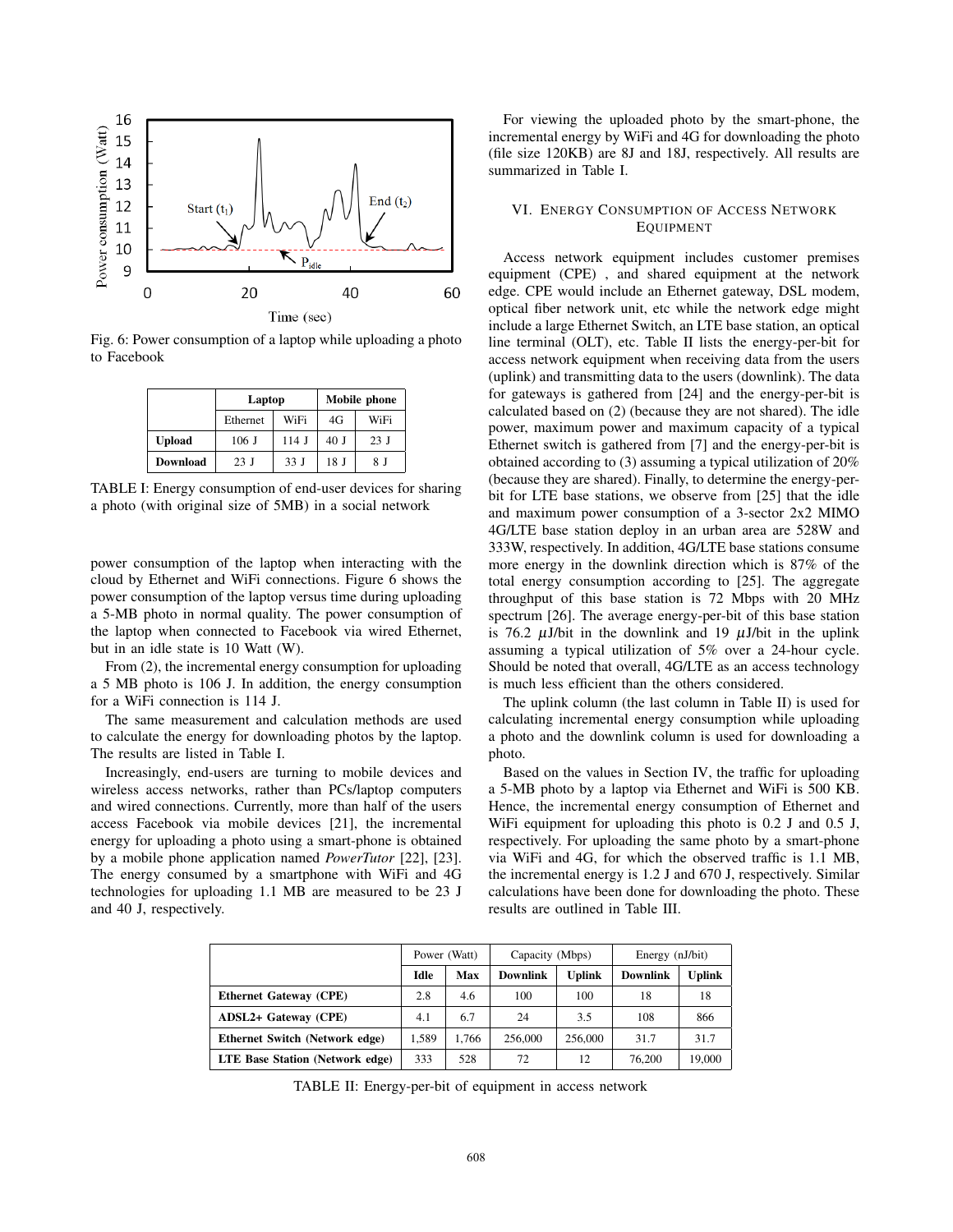## VII. ENERGY CONSUMPTION OF EDGE AND CORE NETWORK EQUIPMENT

The maximum energy consumption, maximum capacity and the incremental energy-per-bit  $(\vec{E}_b)$  of the network equipment in the edge (metro) and core networks are listed in Table IV. Although we do not know what equipment is used in ISP networks, those listed in the table are representatives of reality. The maximum energy consumption and maximum capacity are gathered from Cisco's power consumption calculator [27]. The values of  $E'_{\rm b}$  are calculated based on (3). We used the value of 20% for  $\rho$ .

By using *traceroute* from end-user device to the Facebook servers, we estimate that on average five core routers and three edge routers are along the path between the users and the servers.

Bringing together the results above for the incremental energy-per-bit  $(E'_{b})$  and the traffic measurements for uploading the photo, the incremental energy of edge and core equipment for uploading the photo when using a laptop (with WiFi and Ethernet) is determined to be 0.8 J. The incremental energy when using a mobile phone (with WiFi and 4G) is about 1.8 J. These results are summarized in Table V.

For downloading the photo from a server within a data center, the traffic comes from the data center to core routers, edge router, BNGs, Ethernet switch and access network, in turn. Therefore, the incremental energy consumption of all of this equipment should be considered. The incremental energy for edge and core network is obtained from the numbers in Table IV and the measured traffic from Section IV. The incremental energy of equipment in the edge and core networks during downloading the photo (the observed traffic is 200KB) is estimated to be 0.3 J. When the observed traffic is 120KB, the incremental energy is estimated to be 0.2 J. These results are shown in the second row of Table V.

According to [14], the majority of friends using an OSN are relatively closely located geographically so we can assume that half of the friends of a Facebook user are in a local area. For local users in the same geographic region, the photo can be cached to an Akamai server once and then other friends download it from the edge network. Hence, there will be only a few core and edge router hops. The incremental energy consumption in the core and edge networks for downloading one photo for a local friend is summarized in the third row of Table V.

By using Akamai servers in the edge network, the number of hops in core routers and edge routers decreases and energy can be saved. However, the energy consumption of a server in the edge network is added. The maximum power consumption and maximum capacity of a typical content server are gathered from [2] and reported to be 225 W and 800 Mbps, respectively. The idle power consumption of this server is typically 80% of the maximum power consumption, therefore the incremental energy-per-bit, based on (3), is 1.0  $\mu$ J/bit. Then, the power consumption of a server when traffic is 200 KB (the traffic comes from a Laptop) is 1.7 J and when traffic is 120 KB (the traffic comes from a mobile phone) is 1 J. The results are presented in the last row of Table V.

|                 | Access via a laptop |         | Access via a phone |         |  |
|-----------------|---------------------|---------|--------------------|---------|--|
|                 | <b>Ethernet</b>     | WiFi    | 4G                 | WiFi    |  |
| <b>Upload</b>   | $0.2$ J             | $0.5$ J | 670 J              | $1.2$ J |  |
| <b>Download</b> | $0.08$ J            | $1.4$ J | $18.2$ J           | $0.8$ J |  |

TABLE III: Energy consumption of equipment in access network for sharing a photo in a social network

| Type          | Max power | Max capacity | $E_{\bf h}$ |  |
|---------------|-----------|--------------|-------------|--|
|               | (Watt)    | (Gbps)       | (nJ/bit)    |  |
| <b>BNG</b>    | 1890      | 320          | 27          |  |
| Edge router   | 4550      | 560          | 37          |  |
| Core router   | 12300     | 4480         | 12.6        |  |
| <b>Server</b> | 0.8       | 225          | 1037        |  |

TABLE IV: Energy-per-bit of equipment in edge and core networks

# VIII. PHOTO SHARING ENERGY CONSUMPTION OVER ONE YEAR

We have estimated the total incremental energy consumption for uploading and downloading one average sized photo to and from Facebook including the end-user devices and transport network. The energy consumed for uploading and downloading the photo is 355 J (0.1 Wh) and 100 J (0.03 Wh), respectively. We now use these results to estimate the energy consumption of photo sharing in one year and compare this value to the total energy consumed fot IT facilities in entire Facebook data centers in one year which is 500 GWh [12].

Users upload more than 350 million photos to Facebook every day and all the uploaded photos can be downloaded by the users friends. Each Facebook user has 140 friends on average [28] and we have assumed that 90% of the friends (126 people) view the new uploaded photos. In addition, about 68% of Facebook users are mobile users (751 million of the 1.1 billion) [21]. Since 35% of mobile traffic is WiFi traffic and 65% is cellular traffic [29], we infer  $24\%$  (0.68  $\times$  0.35) of the users are connected to Facebook by WiFi and 44%  $(0.68 \times 0.65)$  of users are connected by 4G. Additionally, we set the number of users connect to Facebook by Ethernet with a low power device such as laptops/ultrabooks is the same as the number of users by WiFi with laptops/ ultrabooks [29],

|                            | Core & edge<br>via a laptop |         | Core & edge |         |
|----------------------------|-----------------------------|---------|-------------|---------|
|                            |                             |         | via a phone |         |
|                            | <b>Ethernet</b>             | WiFi    | 4G          | WiFi    |
| <b>Upload</b>              | $0.8$ J                     | $0.8$ J | $1.8$ J     | $1.8$ J |
| Download from data center  | $0.3$ J                     | $0.3$ J | $0.2$ J     | $0.2$ J |
| Download from edge network | $0.2$ J                     | $0.2$ J | $0.1$ J     | $0.1$ J |
| Server in edge network     | $1.7$ J                     | $1.7$ J | 1 I         | 1 I     |

TABLE V: Energy consumption of equipment in core and edge networks for sharing a photo in a social network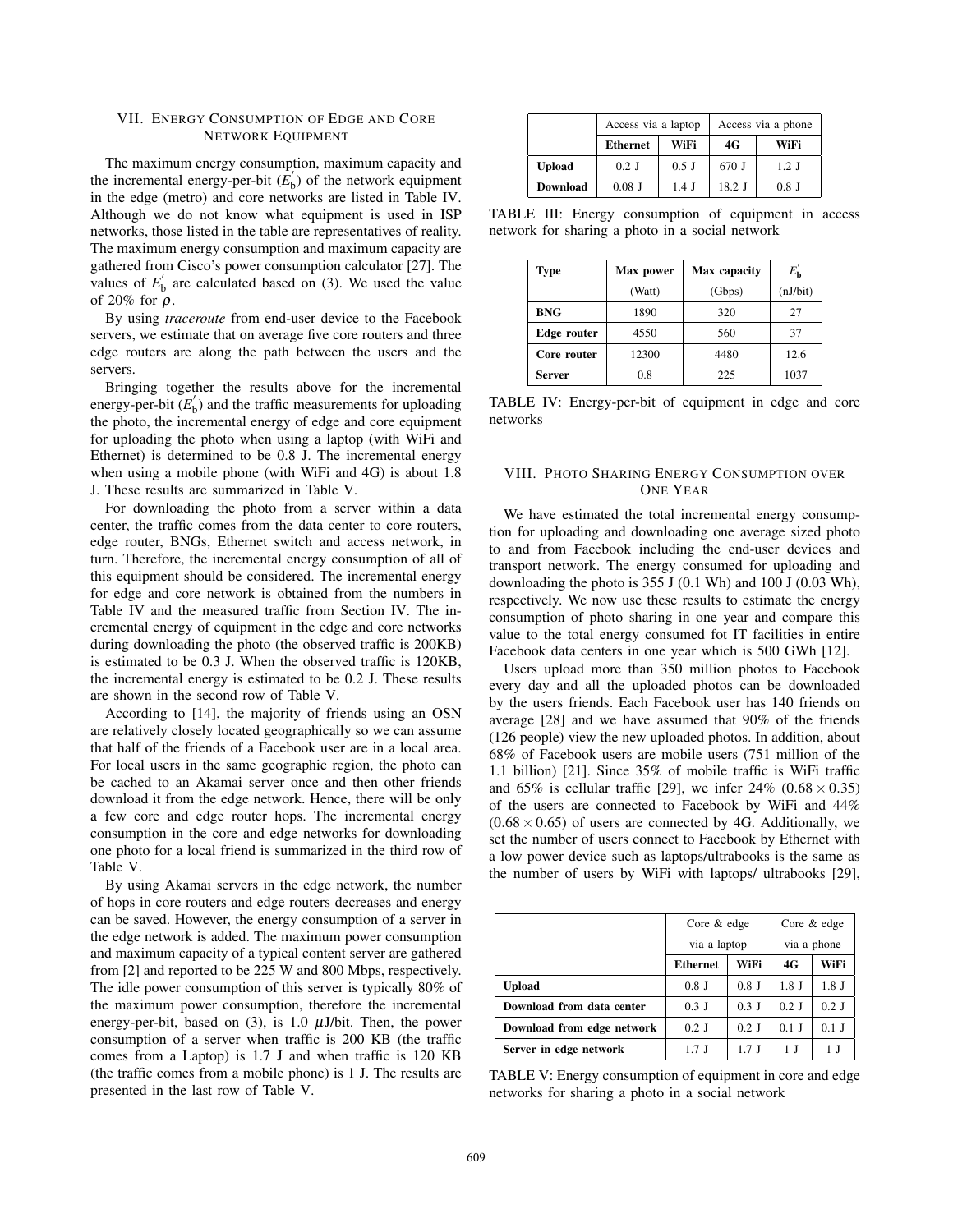

Fig. 7: Annual energy consumption of photo sharing on Facebook

[30]. Therefore, 16% is assumed for laptop users by Ethernet and 16% for laptop users by WiFi.

Using these data, we estimate the total incremental energy consumption for uploading photos to Facebook in one year to be 12.5 GWh. The energy consumed in end-users devices, access network and edge (and core) network is estimated to be 2 GWh, 10.5 GWh and 0.06 GWh, respectively (as shown in Figure 7a).

Based on the data presented above, we estimate the total incremental energy consumption for downloading recently uploaded photos (Hot photos) from Facebook in one year to be 868 TJ. The request for Hot photos is 82% of all requests, 13% of all requests are for Warm photos (Hot and Warm photos are downloaded from the edge network) and 5% of requests are for Cold photos (Cold photos are downloaded from the data center)[11], the total energy consumption for downloading photos from Facebook is approximately 292 GWh per year. The consumed energy in end-users devices, access network, edge (and core) network and servers in the edge network is estimated to be 103 GWh, 174 GWh, 1 GWh ,and 14 GWh, respectively (as shown in Figure 7b).

## IX. CONCLUSION

In this work we developed models to estimate energy consumed by cloud services across the range of infrastructure employed, including end-user devices, the access network and metro/core network. This energy consumption is ignored by most of the works that have evaluated the energy consumption of cloud based services. The models and measurement techniques were applied to the photo sharing service on Facebook to evaluate the energy consumption of user devices and the transport network while uploading and downloading photos. Given the current profile of access technologies used by Facebook users, the estimated annual energy consumption in the transport network and end-user devices for uploading and downloading Facebook photos are about 12.5 GWh and 292 GWh, respectively. Facebook does not explicitly report

the energy consumption of their data centers for specific services such as photo sharing. Instead, what they report is the gross data center energy consumption, which is 500 GWh. Comparing our estimate of 304 GWh with 500 GWh, we note that the energy consumption incurred in the transport network and end-user devices is about 60% of the energy consumption of all Facebook data centers. This figure would be higher if we could compare our estimate with just the fraction of data center energy consumption attributed to the photo sharing service.

The results in this paper show that achieving an energyefficient cloud service, requires improving the energy efficiency of the transport network and the end-user devices along with that of the data centers. The goal of this study is to gain insights that can inform network designers for future energyefficient deployment of cloud services and applications. The greatest energy consumption gain would come from improving the energy-efficiency of the access network, especially for wireless 3G/4G/LTE. For example, initiatives for networks to serve wireless users through WiFi hotspots or small cells, in preference to Macro base stations. In addition, the results presented in this paper indicate that network designers will need to deal with applications and services in near future for which the upstream traffic is greater than its downstream traffic. Consequentially, there needs to be focus on the redesigning network structures so that this change in traffic profile can be accommodated without a significant increase in energy consumption.

The proposed energy models (for shared and single-user network equipment) and measurement techniques are not specific to social networks and are being used to assess the energy consumption of different services and use cases.

## **ACKNOWLEDGMENTS**

The authors would like to thank Dr Leith Campbell and Grant Underwood for their helpful comments. This research is supported by Bell Labs, Alcatel-Lucent.